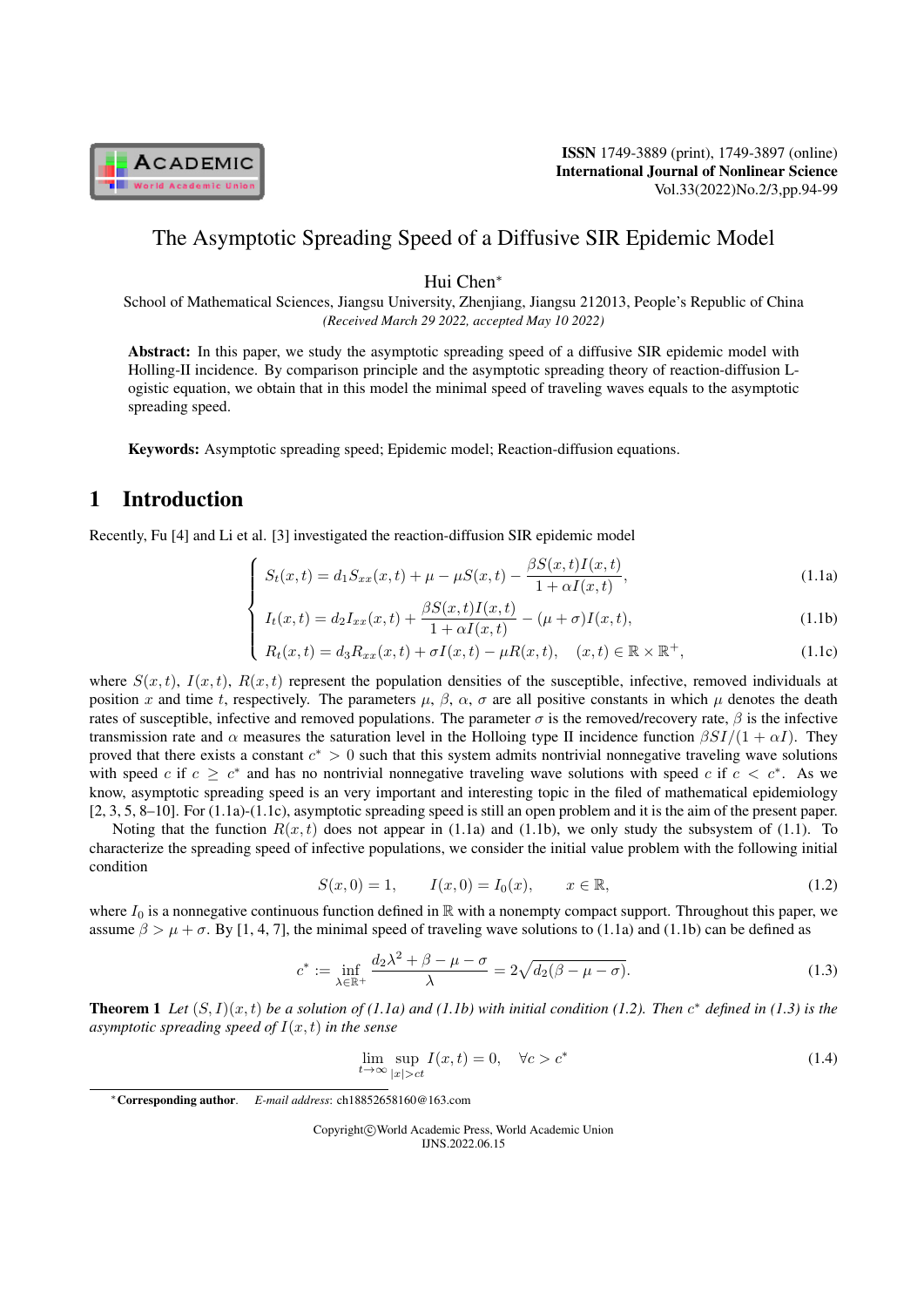*H. Chen: The asymptotic spreading speed of a diffusive SIR epidemic model* 95

*and*

$$
\liminf_{t \to \infty} \inf_{|x| < ct} I(x, t) > 0, \quad \forall c \in (0, c^*). \tag{1.5}
$$

## 2 Preliminaries

Let  $(S, I)$  be a solution of  $(1.1a)$  and  $(1.1b)$  with initial condition  $(1.2)$ . The purpose of this section is to derive some a priori estimates. Hereafter we use the notation

$$
X := \{ \text{all uniformly continuous bounded functions defined in } \mathbb{R} \},
$$
  

$$
X^+ := \{ \omega \in X \mid \omega \ge 0 \text{ in } \mathbb{R} \}.
$$

Let  $\omega_0 \in X^+$  and let  $\omega$  be a solution to

$$
\begin{cases}\n\omega_t(x,t) = d\omega_{xx}(x,t), & (x,t) \in \mathbb{R} \times \mathbb{R}^+, \\
\omega(x,0) = \omega_0(x), & x \in \mathbb{R}.\n\end{cases}
$$

Then  $\omega(\cdot, t) \in X^+$  for all  $t > 0$  due to the positivity property of the semigroup. Moreover, this positivity property also holds for

$$
\omega_t(x,t) = d\omega_{xx}(x,t) - L\omega(x,t), \quad (x,t) \in \mathbb{R} \times \mathbb{R}^+, \tag{2.1}
$$

where  $L$  is a constant. Indeed,  $(2.1)$  can be re-written as

$$
\left[e^{Lt}\omega\right]_t(x,t) = d\left[e^{Lt}\omega(\cdot,t)\right]_{xx}(x), \quad (x,t) \in \mathbb{R} \times \mathbb{R}^+.
$$

Hence  $\omega(\cdot, t) \in X^+$  for all  $t > 0$ , if  $\omega(\cdot, 0) \in X^+$ .

We now derive the following a priori estimates for solutions  $(S, I)$  to system (1.1a) and (1.1b).

Lemma 2 *Let I*<sup>0</sup> *be a nonnegative nontrivial compactly supported continuous function defined in* R*. Then system (1.1a) and (1.1b) with initial condition (1.2) admits a global solution* (*S, I*) *such that*

$$
0 \le S(x,t) \le 1, \qquad 0 \le I(x,t) \le k, \qquad \forall (x,t) \in \mathbb{R} \times \mathbb{R}^+, \tag{2.2}
$$

*where*  $k := \frac{\beta - \mu - \sigma}{\alpha(\mu + \sigma)}$ .

**Proof.** It is clear that (1.1a), (1.1b) and (1.2) has a solution  $(S, I)$  for  $t < T$  for some  $T < \infty$ . Hence  $S(\cdot, t)$ ,  $I(\cdot, t) \in X$ and  $I \in (-1/\alpha, \infty)$  for all  $t < T$ .

First, we prove that  $I(x,t) \geq 0$  for all  $(x,t) \in \mathbb{R} \times (0,T)$ . On the contrary, we suppose that there exist a point  $P_0(x_0,t_0)$  and a constant  $\rho > 0$  such that  $-\frac{1}{\alpha} < I(P_0) < 0$  and  $\frac{I(P_0) - \frac{1}{\alpha}}{2} < I(x,t) < 0$  for  $(x,t) \in U(P_0,\rho)$ . Hence, we obtain

$$
\frac{\beta S(x,t)}{1+\alpha I(x,t)} \leq \frac{\beta \hat{S}}{1+\alpha I(x,t)} \leq \frac{2\beta \hat{S}}{\alpha I(P_0)}
$$

with  $\hat{S} := \max\{S(x,t) | (x,t) \in \overline{U(P_0,\rho)}\}$ , which implies that there exists a constant *L* such that

$$
\frac{\beta S(x,t)}{1+\alpha I(x,t)} - (\mu + \sigma) \leq -L, \quad (x,t) \in U(P_0,\rho).
$$

It follows from (1.1b) and  $I(x, t) < 0$  for  $(x, t) \in U(P_0, \rho)$  that

$$
I_t(x,t) = d_2 I_{xx}(x,t) + \left[\frac{\beta S(x,t)}{1 + \alpha I(x,t)} - (\mu + \sigma)\right] I(x,t) \ge d_2 I_{xx}(x,t) - LI(x,t), \quad (x,t) \in U(P_0,\rho).
$$

Now consider the problem

$$
\begin{cases} \tilde{I}_t(x,t) = d_2 \tilde{I}_{xx}(x,t) - L\tilde{I}(x,t), \\ \tilde{I}(x,0) = I_0(x) \in X^+, \end{cases}
$$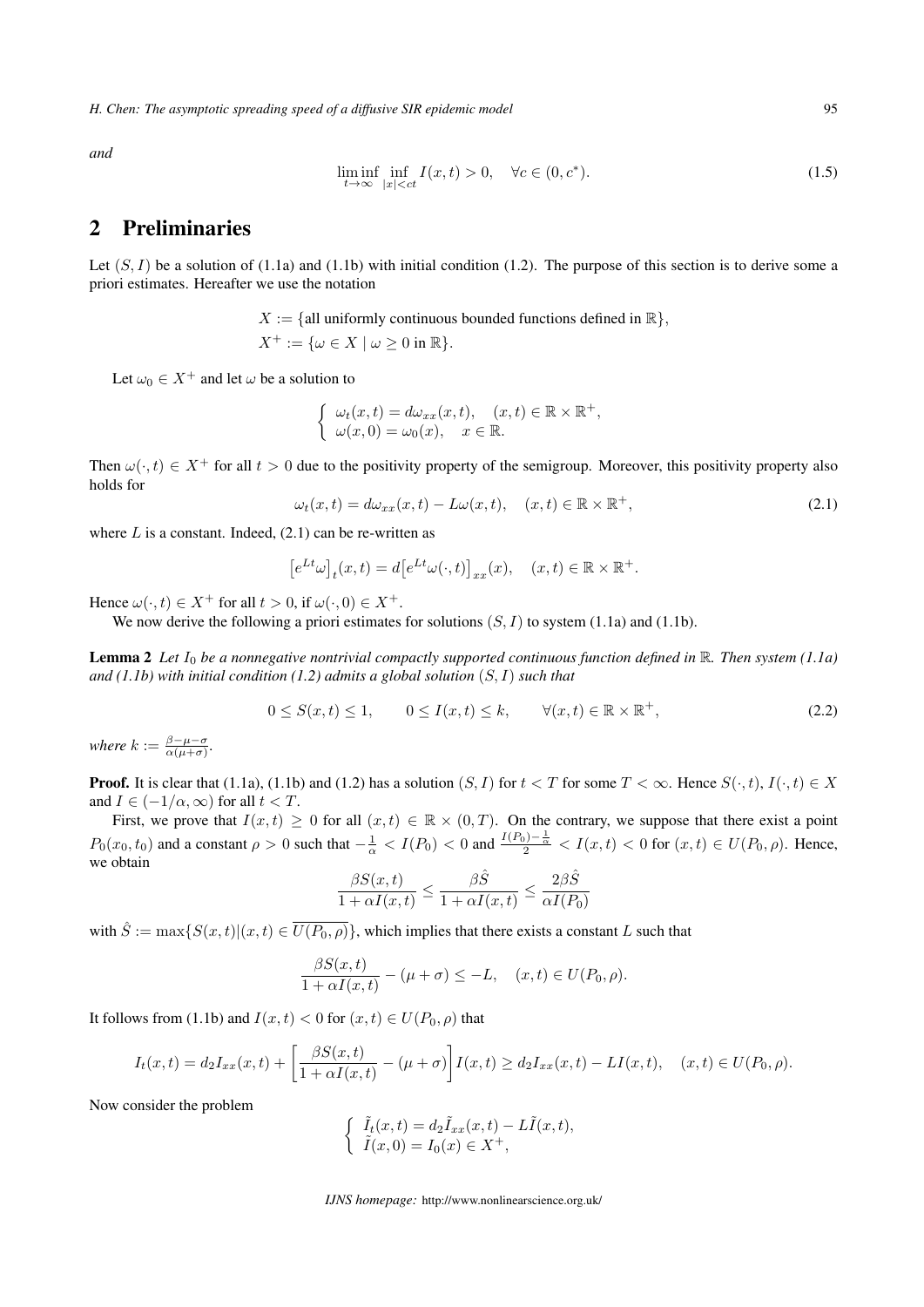then we deduce the solution  $\tilde{I}(x,t) \in X^+$ . Combined with comparison principle, we have  $I(x,t) \geq \tilde{I}(x,t) \geq 0$  for  $(x, t) \in U(P_0, \rho)$ , where  $I(x, t)$  is the solution of the system

$$
\begin{cases}\nI_t(x,t) = d_2 I_{xx}(x,t) + \left[\frac{\beta S(x,t)}{1+\alpha I(x,t)} - (\mu + \sigma)\right] I(x,t), \\
I(x,0) = I_0(x) \in X^+. \n\end{cases}
$$

This contradicts with the assumption that  $-\frac{1}{\alpha} < I(P_0) < 0$ . Therefore,

$$
I(x,t) \ge 0 \quad \text{for} \quad (x,t) \in \mathbb{R} \times [0,T). \tag{2.3}
$$

Secondly, we show that  $S(x,t) \geq 0$  for  $(x,t) \in \mathbb{R} \times [0,T)$ . On the contrary, we suppose that there exist a point  $P_1(x_1,t_1)$  and a constant  $\rho_1 > 0$  such that  $S(P_1) < 0$  and  $\frac{S(P_1)}{2} < S(x,t) < 0$  for  $(x,t) \in U(P_1,\rho_1)$ . Hence, it follows from  $(1.1)$  and  $(2.3)$  that

$$
S_t(x,t) = d_1 S_{xx}(x,t) + \mu - \mu S(x,t) - \frac{\beta S(x,t)I(x,t)}{1 + \alpha I(x,t)}
$$
  
\n
$$
\geq d_1 S_{xx}(x,t) - \mu S(x,t) - \frac{\beta S(x,t)I(x,t)}{1 + \alpha I(x,t)}
$$
  
\n
$$
\geq d_1 S_{xx}(x,t) - \mu S(x,t), \quad (x,t) \in U(P_1, \rho_1),
$$

which together with the positivity property of the semigroup and comparison principle yields that  $S(x, t) \geq 0$  for  $(x, t) \in$ *U*( $P_1, \rho_1$ ). This leads to a contradiction. Thus  $S(x, t) \ge 0$  for  $(x, t) \in \mathbb{R} \times [0, T)$ .

Thirdly, we verify that  $S(x,t) \leq 1$  for  $(x,t) \in \mathbb{R} \times [0,T)$ . Set  $\tilde{S}(x,t) := 1 - S(x,t)$ , then we get from (1.1) that  $S(x, t)$  satisfies

$$
\tilde{S}_t(x,t) = d_1 \tilde{S}_{xx}(x,t) - \mu \tilde{S}(x,t) - \frac{\beta S(x,t)I(x,t)}{1 + \alpha I(x,t)} \ge d_1 \tilde{S}_{xx}(x,t) - \mu \tilde{S}(x,t), \quad (x,t) \in \mathbb{R} \times [0,T).
$$

By the similar arguments as (2.3), we deduce that  $\tilde{S}(x,t) \ge 0$  for  $(x,t) \in \mathbb{R} \times [0,T)$ , which is equivalent to  $S(x,t) \le 1$ for  $(x, t) \in \mathbb{R} \times [0, T)$ .

Finally, we prove  $I(x,t) \leq k$  for  $(x,t) \in \mathbb{R} \times [0,T)$ . To this aim, using  $S(x,t) \leq 1$  and  $I(x,t) \geq 0$  for  $(x,t) \in$  $\mathbb{R} \times [0, T)$ , it follows from (1.1b) that

$$
I_t(x,t) = d_2 I_{xx}(x,t) + \frac{\beta S(x,t)I(x,t)}{1 + \alpha I(x,t)} - (\mu + \sigma)I(x,t)
$$
  
\n
$$
\leq d_2 I_{xx}(x,t) + \frac{\beta I(x,t)}{1 + \alpha I(x,t)} - (\mu + \sigma)I(x,t).
$$
\n(2.4)

Now consider the problem

$$
\begin{cases}\n\hat{I}_t(x,t) = d_2 \hat{I}_{xx}(x,t) + \frac{\beta \hat{I}(x,t)}{1 + \alpha \hat{I}(x,t)} - (\mu + \sigma) \hat{I}(x,t), \\
\hat{I}(x,0) = I(x,0) = I_0(x).\n\end{cases}
$$
\n(2.5)

Then we have  $I(x,t) \leq \hat{I}(x,t) \leq k$  for  $(x,t) \in \mathbb{R} \times [0,T)$ , since  $k := \frac{\beta - \mu - \sigma}{\alpha(\mu + \sigma)}$  is an upper solution of (2.5). This completes the proof.

#### 3 Proof of Theorem 1

First, we prove (1.4). One can infer from Lemma 2 and equation (1.1b) that

$$
I_t(x,t) = d_2 I_{xx}(x,t) + \frac{\beta S(x,t)I(x,t)}{1 + \alpha I(x,t)} - (\mu + \sigma)I(x,t)
$$
  
\n
$$
\leq d_2 I_{xx}(x,t) + \frac{I(x,t)}{1 + \alpha I(x,t)} \{\beta - (\mu + \sigma)[1 + \alpha I(x,t)]\}
$$
  
\n
$$
\leq d_2 I_{xx}(x,t) + I(x,t)[\beta - \mu - \sigma - \alpha(\mu + \sigma)I(x,t)], \quad (x,t) \in \mathbb{R} \times \mathbb{R}^+,
$$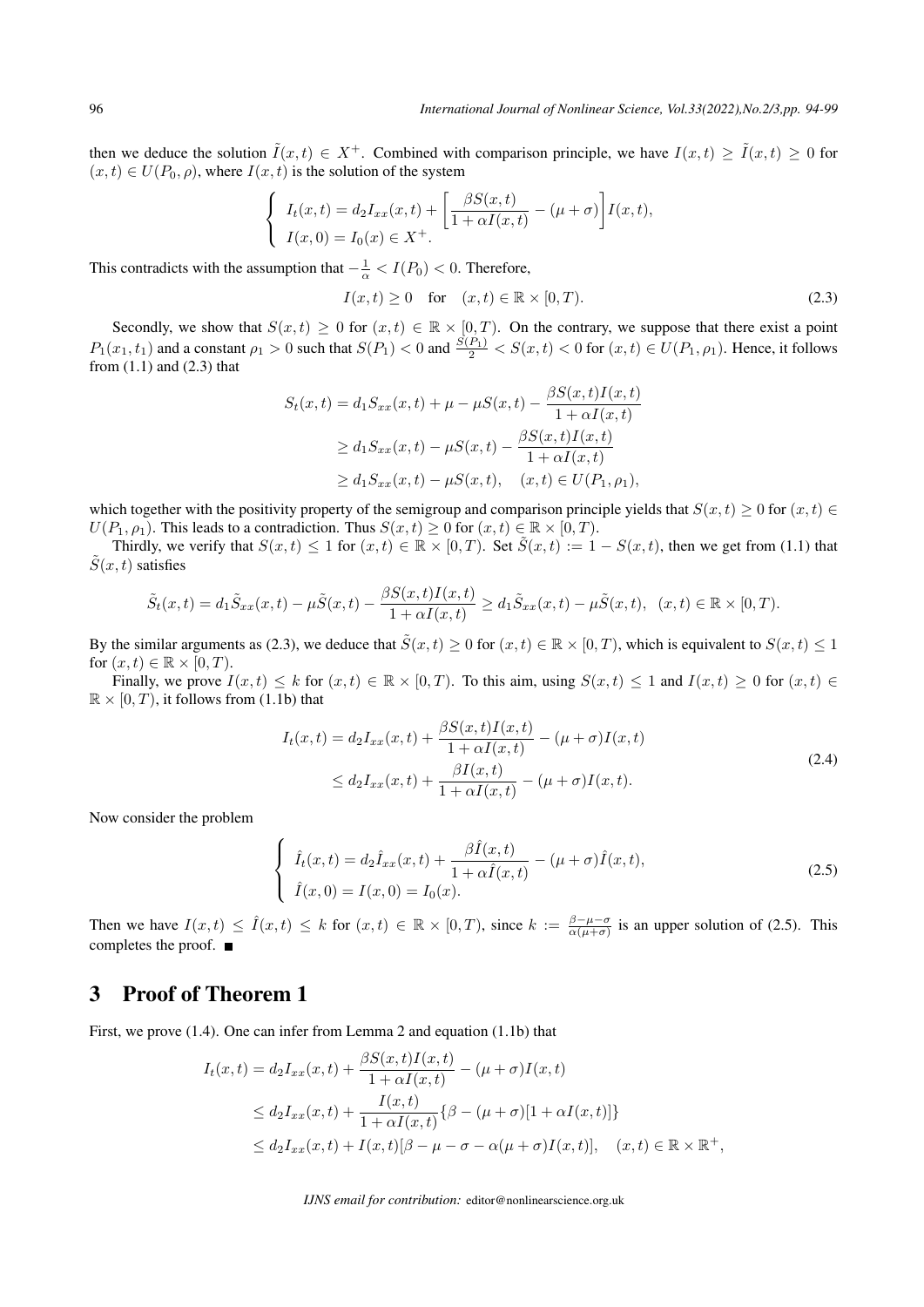which combined with comparison principle and the asymptotic spreading theory for reaction-diffusion Logistic equation  $[6]$  yields  $(1.4)$  holds.

Now we show (1.5). Denote  $\tilde{S}(x,t) := 1 - S(x,t)$ , then (1.1) can be written as

$$
\tilde{S}_t(x,t) = d_1 \tilde{S}_{xx}(x,t) - \mu \tilde{S}(x,t) + \frac{\beta S(x,t)I(x,t)}{1 + \alpha I(x,t)} \n\leq d_1 \tilde{S}_{xx}(x,t) - \mu \tilde{S}(x,t) + \beta I(x,t), \quad (x,t) \in \mathbb{R} \times \mathbb{R}^+,
$$
\n(3.1)

where we have used  $S(x,t) \leq 1$  and  $I(x,t) \geq 0$  in  $\mathbb{R} \times \mathbb{R}^+$ . This together with comparison principle gives that  $\tilde{S}(x,t) \leq \acute{S}(x,t)$  for  $(x,t) \in \mathbb{R} \times \mathbb{R}^+$ , where  $\acute{S}(x,t)$  satisfies

$$
\begin{cases} \n\dot{S}_t(x,t) = d_1 \dot{S}_{xx}(x,t) - \mu \dot{S}(x,t) + \beta I(x,t), \quad (x,t) \in \mathbb{R} \times \mathbb{R}^+, \\ \n\dot{S}(x,0) = 0. \n\end{cases}
$$

Using the theory of linear operator semigroup leads to

$$
\acute{S}(x,t) = T(t)\acute{S}(x,0) + \beta \int_0^t T(t-r)I(y,r)dr,
$$
\n(3.2)

where

$$
(T(t)\acute{S})(x) = \frac{e^{-\mu t}}{\sqrt{4\pi d_1 t}} \int_{\mathbb{R}} e^{-\frac{(x-y)^2}{4d_1 t}} \acute{S}(y) dy.
$$

Next, for given  $\varepsilon \in (0, c^*)$ , we choose a constant  $\delta \in (0, \frac{d_2(\beta - \mu - \sigma)}{\beta})$  small enough such that

$$
\hat{c} := 2\sqrt{d_2(\beta - \mu - \sigma) - \beta\delta} \in (c^* - \varepsilon, c^*).
$$
\n(3.3)

For this  $\delta$ , we claim that there are a sufficiently large  $\tau > 0$  and a constant  $q > 0$  such that

$$
\acute{S}(x,t) \leq \delta + qI(x,t), \quad (x,t) \in \mathbb{R} \times [\tau,\infty). \tag{3.4}
$$

To derive (3.4), we choose

$$
\tau = \tau(\delta) = \frac{1}{\mu} \ln \left( \frac{2\beta k}{\mu \delta} \right).
$$

Then by a simple calculation, we obtain

$$
\beta \int_0^{t_0 - \tau} \frac{e^{-\mu(t_0 - r)}}{\sqrt{4\pi d_1(t_0 - r)}} \int_{\mathbb{R}} e^{-\frac{(x_0 - y)^2}{4d_1(t_0 - r)}} I(y, r) dy dr \le \frac{\delta}{2}, \quad \forall t_0 \ge \tau.
$$
 (3.5)

If  $\acute{S}(x_0,t_0) \leq \delta$ , then (3.4) holds obviously for any given point  $(x_0,t_0) \in \mathbb{R} \times [\tau,\infty)$ . If  $\acute{S}(x_0,t_0) > \delta$  for any given point  $(x_0, t_0) \in \mathbb{R} \times [\tau, \infty)$ , then it follows from (3.2) that

$$
\begin{split} \acute{S}(x_{0},t_{0}) &= \beta \int_{0}^{t_{0}} \frac{e^{-\mu(t_{0}-r)}}{\sqrt{4\pi d_{1}(t_{0}-r)}} \int_{\mathbb{R}} e^{-\frac{(x_{0}-y)^{2}}{4d_{1}(t_{0}-r)}} I(y,r) dy dr \\ &= \beta \int_{0}^{t_{0}-\tau} \frac{e^{-\mu(t_{0}-r)}}{\sqrt{4\pi d_{1}(t_{0}-r)}} \int_{\mathbb{R}} e^{-\frac{(x_{0}-y)^{2}}{4d_{1}(t_{0}-r)}} I(y,r) dy dr \\ &+ \beta \int_{t_{0}-\tau}^{t_{0}} \frac{e^{-\mu(t_{0}-r)}}{\sqrt{4\pi d_{1}(t_{0}-r)}} \int_{\mathbb{R}} e^{-\frac{(x_{0}-y)^{2}}{4d_{1}(t_{0}-r)}} I(y,r) dy dr, \end{split} \tag{3.6}
$$

which together with  $(3.5)$  implies that

$$
\beta \int_{t_0-\tau}^{t_0} \frac{e^{-\mu(t_0-r)}}{\sqrt{4\pi d_1(t_0-r)}} \int_{\mathbb{R}} e^{-\frac{(x_0-y)^2}{4d_1(t_0-r)}} I(y,r) dy dr > \frac{\delta}{2}.
$$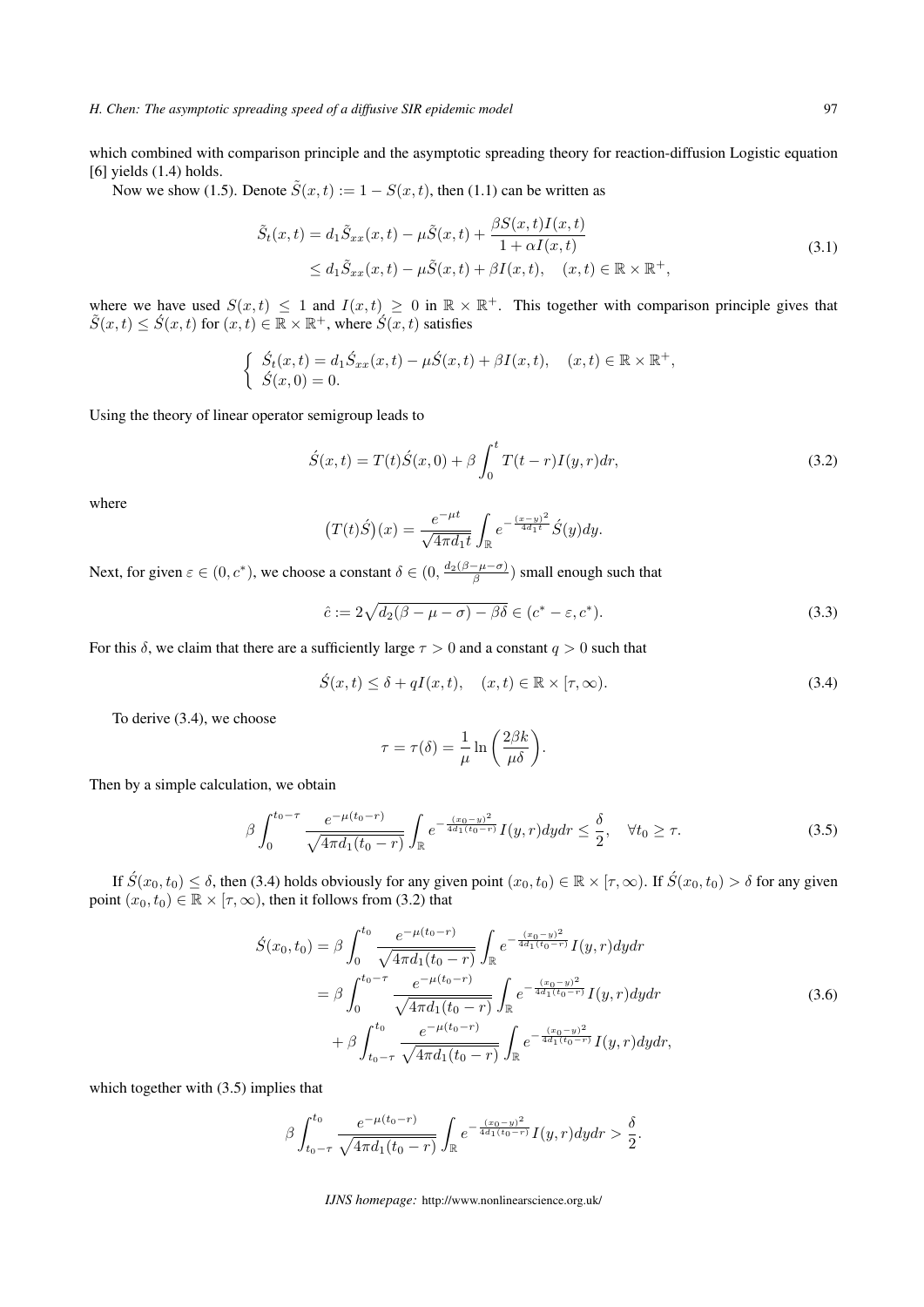Hence, there exist a constant  $\nu = \nu(\delta) > 0$  and a point  $(y_0, r_0) \in \mathbb{R} \times [t_0 - \tau, t_0]$  such that  $I(y_0, r_0) \ge \nu$ . Since  $I(x, t)$ is uniformly continuous in  $\mathbb{R} \times \mathbb{R}^+$ , there exists a constant  $\rho_2 > 0$  such that

$$
I(y, r_0) \ge \frac{\nu}{2}, \quad \forall y \in [y_0 - \rho_2, y_0 + \rho_2].
$$

Considering the problem

$$
\begin{cases}\nz_r(y,r) = d_2z_{yy}(y,r) - (\mu + \sigma)z(y,r), & (y,r) \in \mathbb{R} \times (r_0, \infty), \\
z(y,r_0) = \underline{I}(y), & y \in \mathbb{R},\n\end{cases}
$$

where  $\underline{I}(y)$  is a uniformly continuous nonnegative function defined in  $\mathbb R$  such that  $\underline{I}(y) \leq \frac{\nu}{2}$  in  $\mathbb R$  and

$$
\underline{I}(y) = \frac{\nu}{2}, \quad \forall y \in [y_0 - \frac{\rho_2}{2}, y_0 + \frac{\rho_2}{2}], \qquad \underline{I}(y) = 0, \quad \forall |y - y_0| \ge \rho_2,
$$

we have that  $z(y, r) > 0$  for  $(y, r) \in \mathbb{R} \times (r_0, \infty)$ . Choose  $R > 0$  and  $\eta \in (0, \tau)$  such that

$$
x_0 \in [y_0 - R, y_0 + R]
$$
 and  $t_0 \in [r_0 + \eta, r_0 + \tau]$ .

Hence

$$
N := \min\{z(y,r) \mid y \in [y_0 - R, y_0 + R], r \in [r_0 + \eta, r_0 + \tau]\} > 0.
$$

Moreover, by comparison principle, we obtain that  $I(y,r) \geq z(y,r)$  for  $(y,r) \in \mathbb{R} \times [r_0,\infty)$ , since I satisfies  $I(y,r_0) \geq$ *I*(*y*) for all  $y \in \mathbb{R}$  and

$$
I_r(y,r) \ge d_2 I_{yy}(y,r) - (\mu + \sigma)I(y,r), \quad (y,r) \in \mathbb{R} \times (r_0,\infty).
$$

In particular, we have  $I(x_0, t_0) \ge z(x_0, t_0) \ge N$  for  $(x_0, t_0) \in [y_0 - R, y_0 + R] \times [r_0 + \eta, r_0 + \tau]$ . Note from (3.5) and (3.6) that

$$
\hat{S}(x_0, t_0) \leq \frac{\delta}{2} + \beta k \int_{t_0 - \tau}^{t_0} e^{-\mu(t_0 - r)} dr
$$

$$
= \frac{\delta}{2} + \beta k \int_0^{\tau} e^{-\mu r} dr
$$

$$
\leq \delta + \frac{\beta k}{\mu}
$$

$$
= \delta + \frac{\beta k}{\mu N} \cdot N
$$

$$
\leq \delta + qI(x_0, t_0),
$$

where  $q := \frac{\beta k}{\mu N}$ . Consequently, we conclude that (3.4) holds.

Using  $S(x, t) := 1 - \tilde{S}(x, t)$ , we obtain from (1.1b) and (3.4) that

$$
I_t(x,t) = d_2 I_{xx}(x,t) + \frac{I(x,t)}{1 + \alpha I(x,t)} \{ \beta [1 - \tilde{S}(x,t)] - \mu - \sigma - \alpha(\mu + \sigma)I(x,t) \}
$$
  
\n
$$
\geq d_2 I_{xx}(x,t) + \frac{I(x,t)}{1 + \alpha I(x,t)} \{ \beta - \mu - \sigma - \beta [\delta + qI(x,t)] - \alpha(\mu + \sigma)I(x,t) \}
$$
  
\n
$$
= d_2 I_{xx}(x,t) + \frac{I(x,t)}{1 + \alpha I(x,t)} (\beta - \mu - \sigma - \beta \delta) - \frac{I(x,t)}{1 + \alpha I(x,t)} [\beta q + \alpha(\mu + \sigma)]I(x,t)
$$
  
\n
$$
\geq d_2 I_{xx}(x,t) + I(x,t)[1 - \alpha I(x,t)](\beta - \mu - \sigma - \beta \delta) - I(x,t)[\beta q + \alpha(\mu + \sigma)]I(x,t)
$$
  
\n
$$
= d_2 I_{xx}(x,t) + I(x,t) \{ \beta - \mu - \sigma - \beta \delta - [\alpha(\beta - \mu - \sigma - \beta \delta) + [\beta q + \alpha(\mu + \sigma)]]I(x,t) \}
$$

due to  $(1 - \alpha I) \leq 1/(1 + \alpha I) \leq 1$  and  $\beta - \mu - \sigma - \beta \delta > 0$ . Hence, the above inequality is equivalent to

$$
I_t(x,t) \ge d_2 I_{xx}(x,t) + \varrho I(x,t) \left[ \frac{\beta - \mu - \sigma - \beta \delta}{\varrho} - I(x,t) \right], \quad (x,t) \in \mathbb{R} \times [\tau, \infty), \tag{3.7}
$$